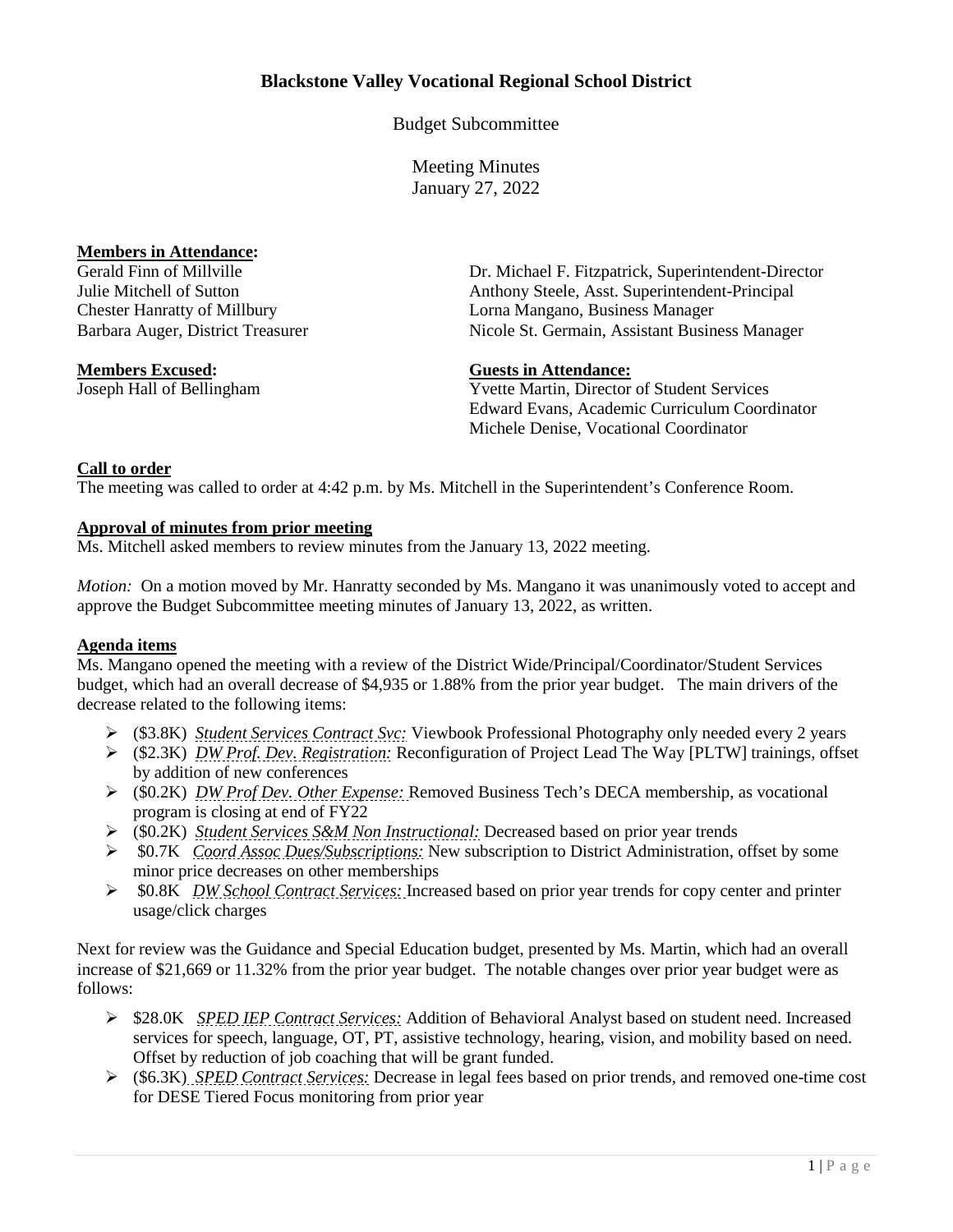Mr. Evans began the review of the Academic department budgets which reflected an overall increase of \$95,713 or (72.96%) from the prior year budget. The notable changes were as follows:

- \$25.9K *Social Studies Textbooks:* World History textbooks with 6 year on-line subscription
- \$15.1K *Science Instr. Equip. <\$5K:* Increase mainly driven by PLTW Biomedical consumables that were grant funded in prior years, as well as new requests for digital microscope cameras and model kits, and an increased cost of lab specimens, offset by the removal of one-time cost for new sinks and cabinet procured in prior year.
- \$14.0K *Math Textbooks:* Pre-calculus on-line access for textbooks procured in prior year
- \$ 9.3K *Science Textbooks:* Increase mainly driven by AP Physics textbooks
- \$ 6.0K *Humanities Instr. Equip. <\$5K:* Request for CAD drafting table, pottery drying cabinet and pottery drying rack
- \$ 5.4K *Foreign Language Textbooks:* Final purchase in 4 year plan to replace textbooks
- $\triangleright$  \$5.0K *Math S&M:* Increase mainly due to set of 30 rechargeable calculators that are needed every other year and replacement batteries
- \$ 4.8K *English Textbooks:* Addition of "Born a Crime" to appeal to Grade 12 interest
- \$ 3.2K *Career Enrich. Other Instr. Materials:* New offering for AP Psychology, and a subscription to The Economist Magazine
- \$ 2.7K *Humanities Other Instr. Materials:* Request for musical instruments and storage boxes
- \$ 2.6K *Academic Field Trip:* Addition of Science and Social Studies field trips
- \$ 1.4K *Social Studies Instr. Equip. <\$5K:* Replacement of staff chairs within department
- \$ 0.8K *Academic Supplies:* Increase in price for bubble sheets used for scoring tests district wide
- \$ 0.5K *Foreign Language S&M:* Day of the Dead supplies that were previously grant funded
- (\$1.0K) *ELL Other Instr. Contract Services:* Removed one-time Tiered Focus Monitoring costs from prior year

A considerable discussion ensued regarding the rechargeable graphing calculators for Math. Currently, the District is procuring a new set of 30 calculators every other year, and replacement batteries every year. As the District aims to go green with environmental initiatives, an opportunity has been presented to purchase graphing calculators that come with a charging station and would no longer require replacement batteries, which would in turn, reduce waste and overall costs going forward. Mr. Finn raised a question about the lifespan of the rechargeable calculators versus the lifespan of the rechargeable batteries. Mr. Evans will consider the lifespan of the new calculators prior to the District pursuing potential grant funding to off-set the one-time cost of procuring the calculators that come with the charging station.

Next, Ms. Denise presented the Vocational department budgets. Overall, the budget request reflected an increase of \$130,198 or 27.23% from the prior year budget. The significant changes were as follows:

- \$65.5K *Instructional Equipment <\$5K:* Represents "must haves" from the supplemental handout
- \$46.3K *Supplies & Materials:* Increased costs, partnered with increased enrollment, as well as the addition of diesel curriculum (Auto Tech), limited use of productivity funds due to COVID (Culinary), and offset by a reduction of prior year budget due to shop closure (Business Tech)
- \$13.4K *Maintenance of Shop Equipment*: Increase mainly driven by service for spray booths (Auto Body), new jointer bearings (Construction Tech), METI-man maintenance no longer being shared with PN program (Health services), micropipette calibration and microscope maintenance (Biotechnology)
- \$ 6.9K *Vocational Shop Repairs:* Increase mainly driven by alignment rack bottle jack repair (Auto Tech), welder equipment increase (Machine Tech), and Vex batteries (Engineering)
- \$ 0.3K *Other Instructional Materials:* Increase driven by request for kits to learn the science of cosmetology and simulations for state board preparation; offset by a minor reduction of a few other shops based on prior year trends
- $\geq$  \$ 0.2K *Textbooks:* Rotation of new textbook purchases based on predetermined schedule for each shop
- (\$ 0.7K) *General Vocational Supplies:* Decrease in usage of specialty paper in Copy Center, offset by increase in cost of exploratory T-shirts
- (\$ 2.0K) *Vocational Contract Services:* Removed NATEF Program Review/Certification cost from prior year, required every 5 years